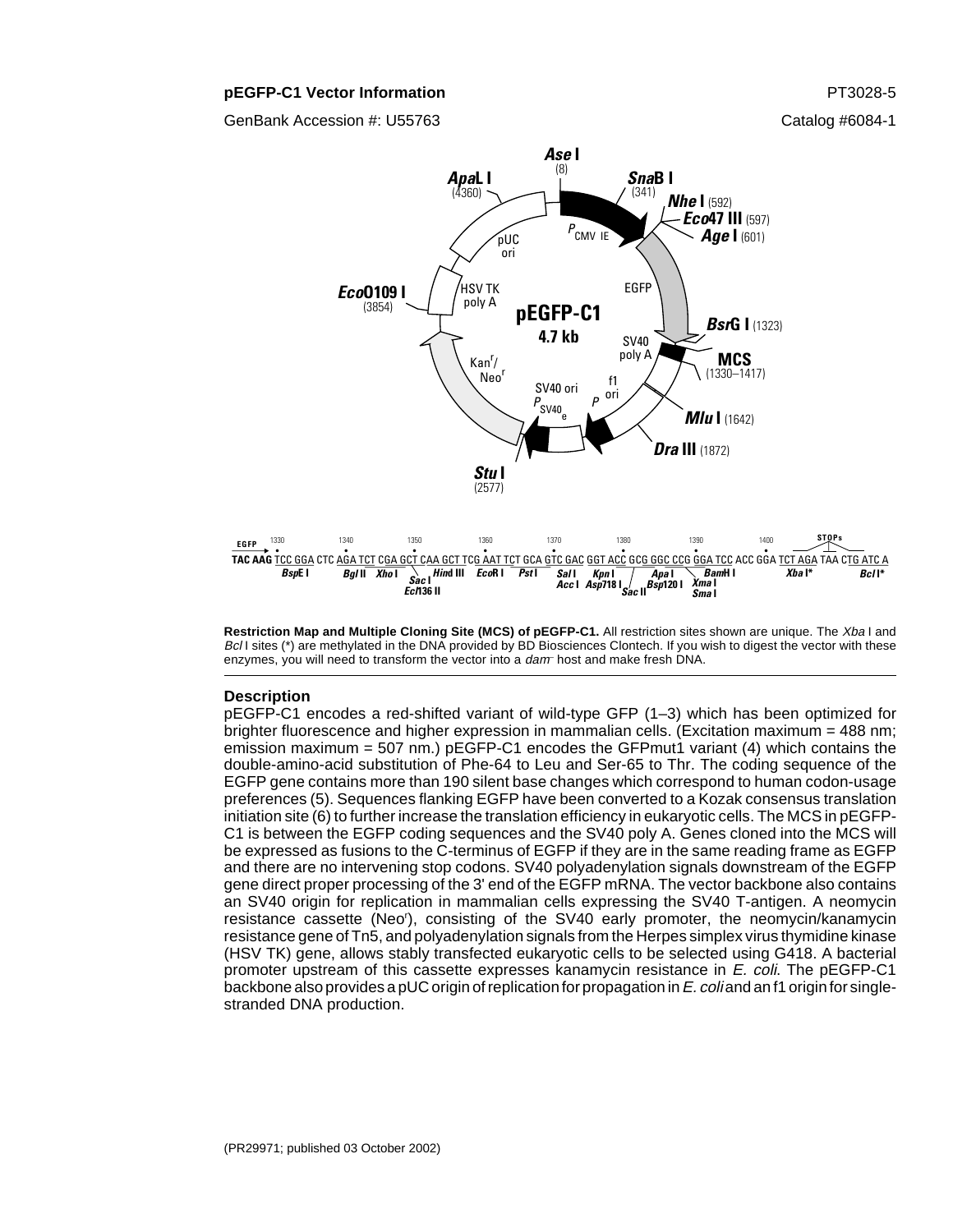## **Use**

Fusions to the C terminus of EGFP retain the fluorescent properties of the native protein allowing the localization of the fusion protein in vivo. The target gene should be cloned into pEGFP-C1 so that it is in frame with the EGFP coding sequences, with no intervening in-frame stop codons. The recombinant EGFP vector can be transfected into mammalian cells using any standard transfection method. If required, stable transformants can be selected using G418 (7). pEGFP-C1 can also be used simply to express EGFP in a cell line of interest (e.g., as a transfection marker).

## **Location of features**

- Human cytomegalovirus (CMV) immediate early promoter: 1–589 Enhancer region: 59–465; TATA box: 554–560 Transcription start point: 583 C→G mutation to remove Sac I site: 569
- Enhanced green fluorescent protein gene Kozak consensus translation initiation site: 606–616 Start codon (ATG): 613–615; Stop codon: 1408–1410 Insertion of Val at position 2: 616–618 GFPmut1 chromophore mutations (Phe-64 to Leu; Ser-65 to Thr): 805–810 His-231 to Leu mutation (A→T): 1307 Last amino acid in wild-type GFP: 1327–1329
- MCS: 1330–1417
- SV40 early mRNA polyadenylation signal Polyadenylation signals: 1550–1555 & 1579–1584; mRNA 3' ends: 1588 & 1600
- f1 single-strand DNA origin: 1647–2102 (Packages the noncoding strand of EGFP.)
- Bacterial promoter for expression of Kan' gene –35 region: 2164–2169; –10 region: 2187–2192 Transcription start point: 2199
- SV40 origin of replication: 2443–2578
- SV40 early promoter Enhancer (72-bp tandem repeats): 2276–2347 & 2348–2419 21-bp repeats: 2423–2443, 2444–2464, & 2466–2486 Early promoter element: 2499–2505 Major transcription start points: 2495, 2533, 2539 & 2544
- Kanamycin/neomycin resistance gene Neomycin phosphotransferase coding sequences: Start codon (ATG): 2627–2629; stop codon: 3419–3421 G→A mutation to remove Pst I site: 2809  $C\rightarrow A$  (Arg to Ser) mutation to remove BssH II site: 3155
- Herpes simplex virus (HSV) thymidine kinase (TK) polyadenylation signal Polyadenylation signals: 3657–3662 & 3670–3675
- pUC plasmid replication origin: 4006–4649

# **Primer Locations**

- EGFP-N Sequencing Primer (#6479-1): 679–658
- EGFP-C Sequencing Primer (#6478-1): 1266–1287

# **Propagation in E. coli**

- Suitable host strains: DH5 $\alpha$ , HB101, and other general purpose strains. Single-stranded DNA production requires a host containing an F plasmid such as JM109 or XL1-Blue.
- Selectable marker: plasmid confers resistance to kanamycin  $(30 \mu q/ml)$  to E. coli hosts.
- E. coli replication origin: pUC
- Copy number: ≈500
- Plasmid incompatibility group: pMB1/ColE1

### **References**

- 1. Prasher, D. C., et al. (1992) Gene **111**:229–233.
- 2. Chalfie, M., et al. (1994) Science **263**:802–805.
- 3. Inouye, S. & Tsuji, F. I. (1994) FEBS Letters **341**:277–280.
- 4. Cormack, B., et al. (1996) Gene **173**:33–38.
- 5. Haas, J., et al. (1996) Curr. Biol. **6**:315–324.
- 6. Kozak, M. (1987) Nucleic Acids Res. **15**:8125–8148.
- 7. Gorman, C. (1985) In DNA Cloning: A Practical Approach, Vol. II, Ed. Glover, D. M. (IRL Press, Oxford, UK) pp. 143–190.